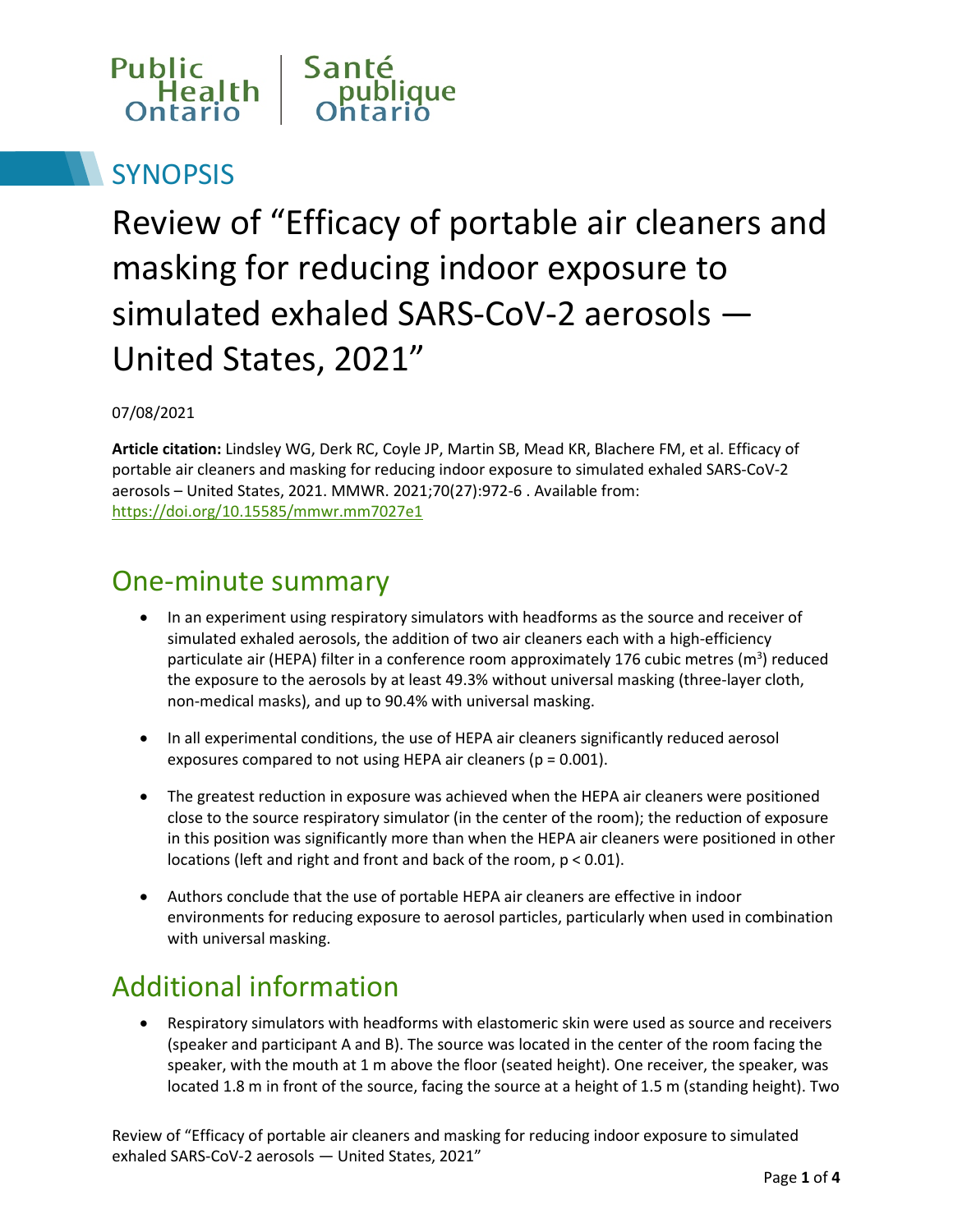receivers, participants A and B, were located on either side of the source facing the same direction as the source and spaced 0.9 m (participant A) and 1.8 m (participant B) away from the source with the mouths at 1 m above the floor (seated height).

- The rate of respiration of the source and two participant receivers was 15 litres per minute (L/min, normal breathing). The rate of respiration of the speaker was 28 L/min (simulated talking).
- The dimensions of the conference room were 6.3 m by 9.3 m by 3 m. The conference room ventilation was 2 air changes per hour, with no air recirculation prior to addition of HEPA air cleaners. Three air outlets were situated in the ceiling in the centre of the room and 6 air inlets were situated in the ceiling on the periphery of the room.
- Two portable HEPA air cleaners were used, which provided an additional 5.2 air changes per hour. The units have a fan that directs cleaned air from the top in a 360 degree direction. The four experiments involving HEPA air cleaners located the air cleaners at the:
	- center of the room on the floor behind source
	- left and right sides of the room on the floor and at least 1.8 m away relative to the source
	- left and right sides of the room elevated 0.8 m and at least 1.8 m away relative to the source
	- front and back of the room on the floor and at least 1.8 m away relative to the source
- Each experiment was repeated four times and the concentration of 0.3  $\mu$ m to 3  $\mu$ m aerosol particles was measured using an optical particle counter at the mouth (or inside masks if worn).
- The amount of aerosol exposure of the three receivers was measured over 60 minutes:
	- The aerosol exposure of the three receivers to simulated exhaled aerosol particles was reduced by 49.3% to 64.7% with HEPA air cleaners without universal masking, compared to no HEPA air cleaners and no masking (P = 0.001).
	- There was a 71.5% reduction of aerosol exposure with the use of masks without HEPA air cleaners, compared to no HEPA air cleaners and no masking (P < 0.001).
	- Combining masking and HEPA air cleaners reduced aerosol exposure by 82.9% to 90.4%, compared to no HEPA air cleaners and no masking (P < 0.001).
- The authors state the exposures of the receivers were similar; thus, the mixing of air in the room was homogenous over the 60-minute test period wherein the aerosol generator was cycled on for 20 seconds and off for 40 seconds to prevent exceeding the capabilities to measure exposures of the aerosol instruments.
- The authors noted several limitations related to the representativeness of the dispersion of aerosols in their experiment. The dispersion of aerosols in this study does not account for movement of occupants, multiple sources, differing ventilation conditions or HEPA air cleaners, or all aerosol sizes; therefore, may not be representative of other settings. There may be

Review of "Efficacy of portable air cleaners and masking for reducing indoor exposure to simulated exhaled SARS-CoV-2 aerosols — United States, 2021"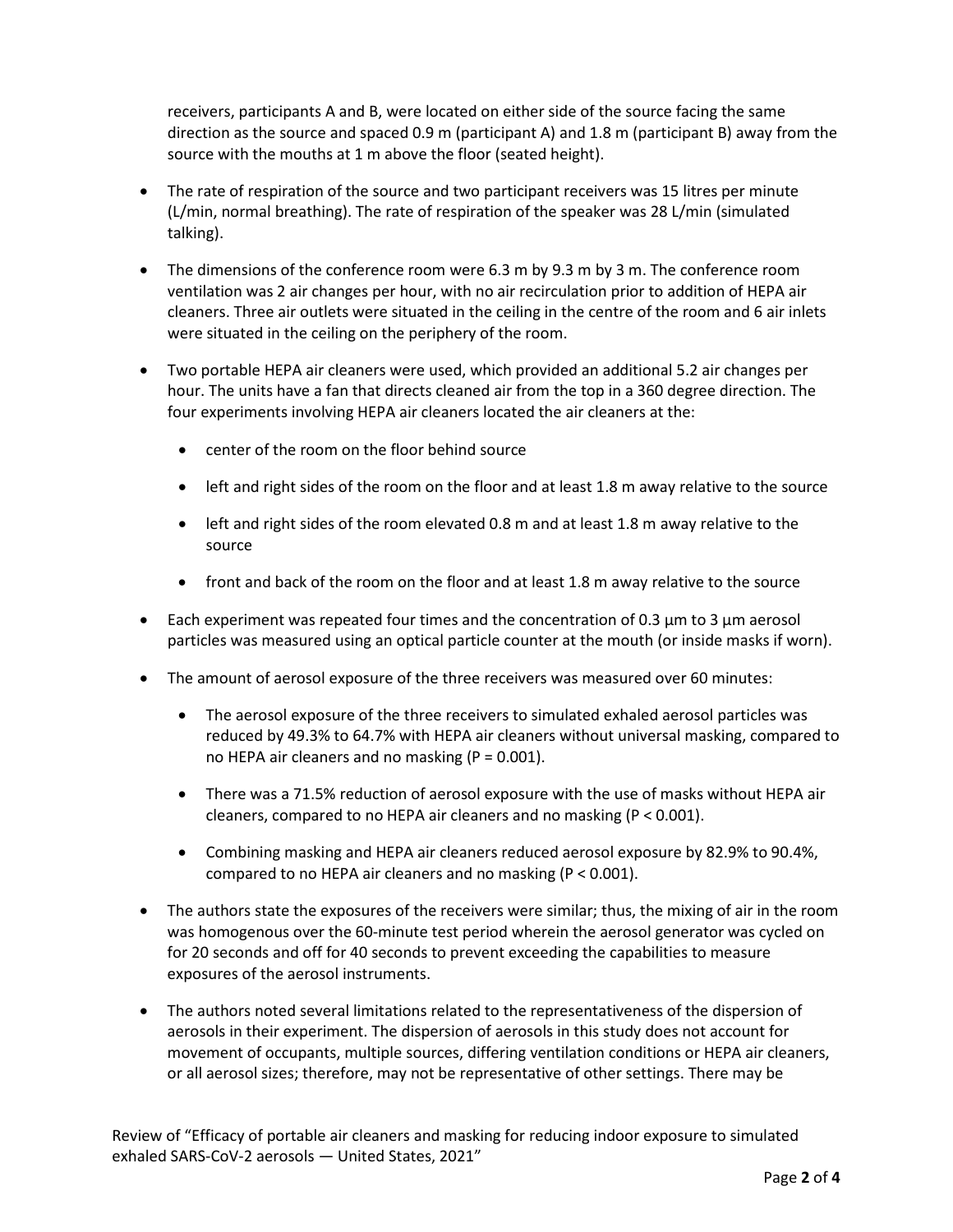situations in rooms that could have poor air mixing, leading to areas with higher concentrations of aerosols or reduce the effectiveness of air cleaners. Lastly, the study does not assess disease transmission which is modified by variables such as the viral load in particles, viral survivability in air, and vaccination status of occupants.

## PHO reviewer's comments

- The room had a pre-existing ventilation system which likely promoted air mixing and thus efficiency of air-reaching air cleaners; hence, the study results may have overestimated the effectiveness of the HEPA air cleaners used.
- As the authors noted, in real-world settings occupants would be expected to move around the room and participate in activities that will produce variable levels of respiratory aerosols. As well, the relevant sources of respiratory aerosols (e.g., infectious person with coronavirus disease 2019 [COVID-19]) would often not be known. Thus, the position of HEPA air cleaners may be better determined by overall efficiency of particle removal in many cases, using appropriately sized devices to provide adequate filtration capacity for the size of the room according to manufacturer's recommendations and other contextual considerations, e.g., not introducing a tripping hazard, disruption to occupant activities – rather than position relative to a known source.
- The design of the air inlet and outlet on the HEPA air cleaner could change the air dispersion patterns (e.g., outlet directs air upwards versus downwards).
- The clean air delivery rate of HEPA air cleaners was not varied in this study; thus, the effect of more or less air changes per hour of the HEPA air cleaner is not known. Also, the size of the room was not varied, which may play a role in the ability to efficiently mix, clean and exchange air, particularly in very large rooms.
- The type of activity the source is engaged in could vary the exposures of the receivers. For example, coughing or sneezing could project a plume towards the speaker thus increasing their exposures more than at the position of the other receivers.
- The fit factor of the masks on headforms was not discussed so it is not clear if the fit and reduction of exposures would be similar with masking on a real person.